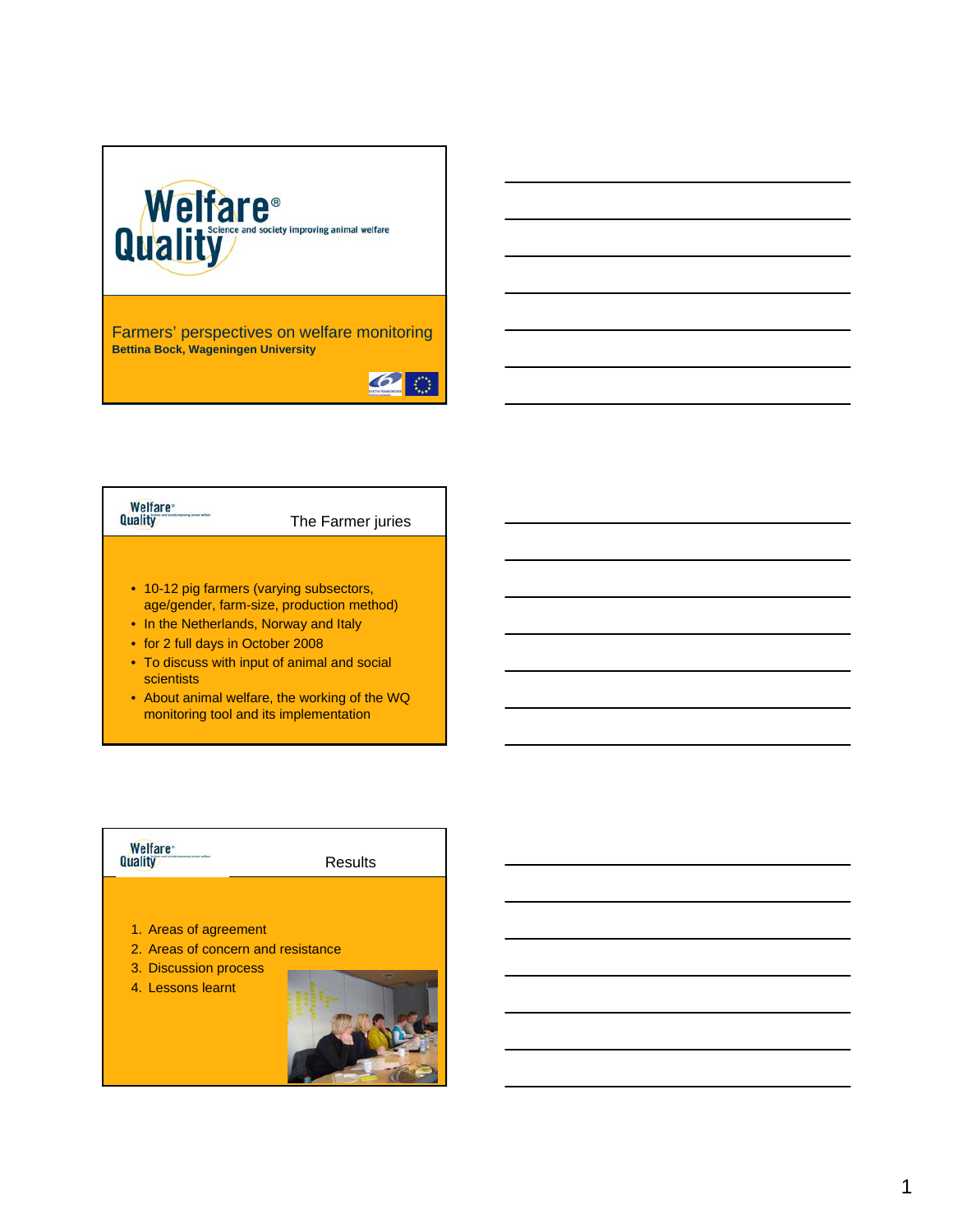# Welfare<sup>®</sup><br>Quality

### 1. Agreement

- Definition of animal welfare as reflected in principles and criteria
- Prioritizing health and bodily fitness
- But recognizing the relevance of behaviour and feelings
- In favour of objective, animal-based monitoring
- Addressing citizen concern
- But avoiding sentimentality.

### **Welfare**<sup>\*</sup> Quality 2. Concern and resistance 1. Objectivity of measurements & scores:

- risk of subjectivity for criteria 9 -12 context-dependency of results interrelation of criteria and scores
- 2. Accountability for results dependency on supply chain partners & markets limits within intensive systems and business economy unpredictability of animal-based measurements
- 3. Politics of animal welfare Assessment as first step towards more regulation Using assessment for blaming and shaming farmers

# Welfare<sup>®</sup><br>Quality

Discussion process

#### Difference between countries

- in discussion process
- calm in Norway, more agitated in Italy and
- especially the Netherlands -
- reflects the different societal context and

#### but also forecasts

potential barriers in the implementation process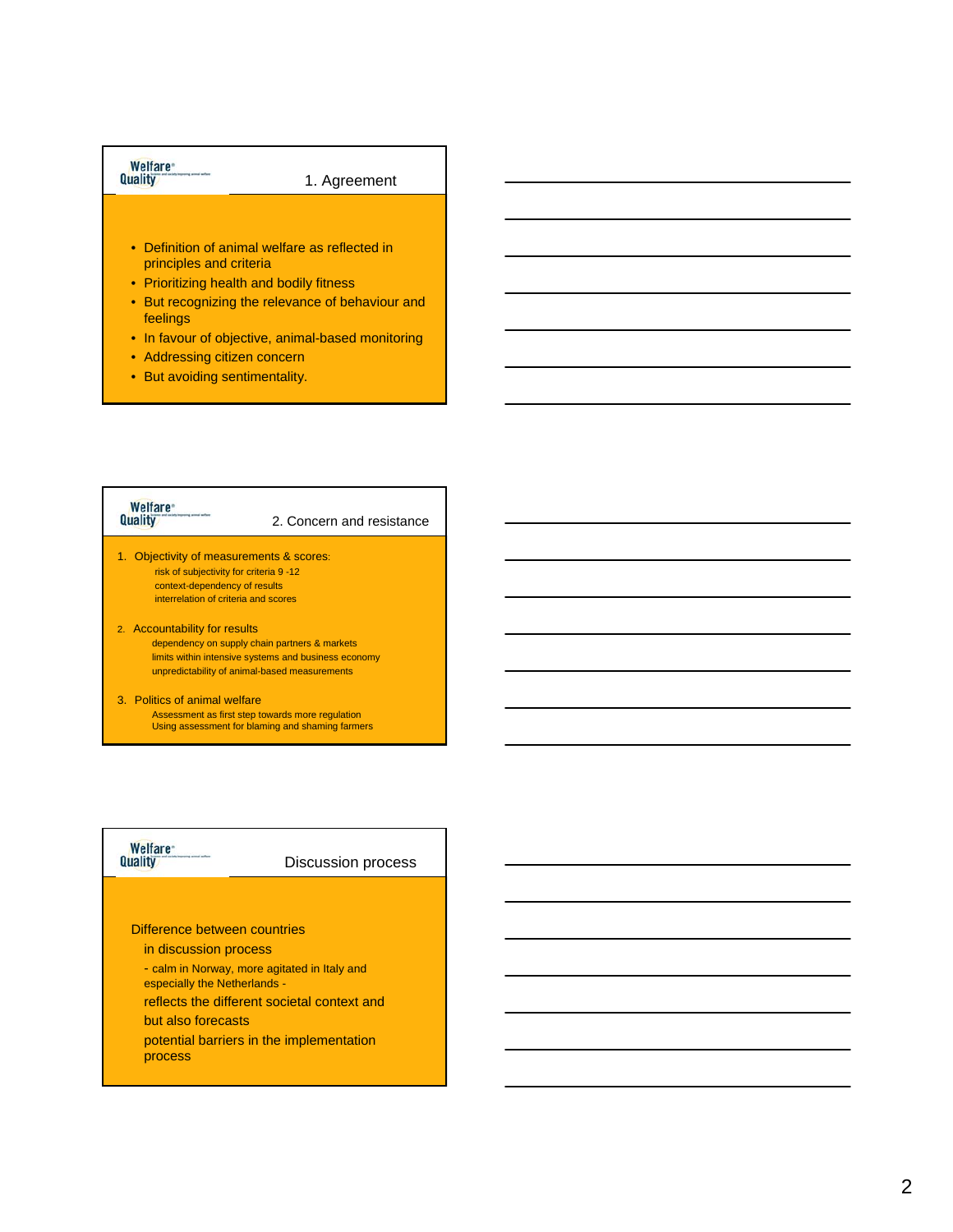





• Monitoring animal welfare is not just a matter of information - when animal welfare enters the political battlefield.

# Welfare<sup>®</sup><br>Quality

Lessons learnt (2)

Farmers care about animal welfare; it is part of their professional ethics and pride.

- They are ready to improve and monitor animal welfare but need to stay in business.
- They want to be treated as a partner in animal welfare, not an offender.